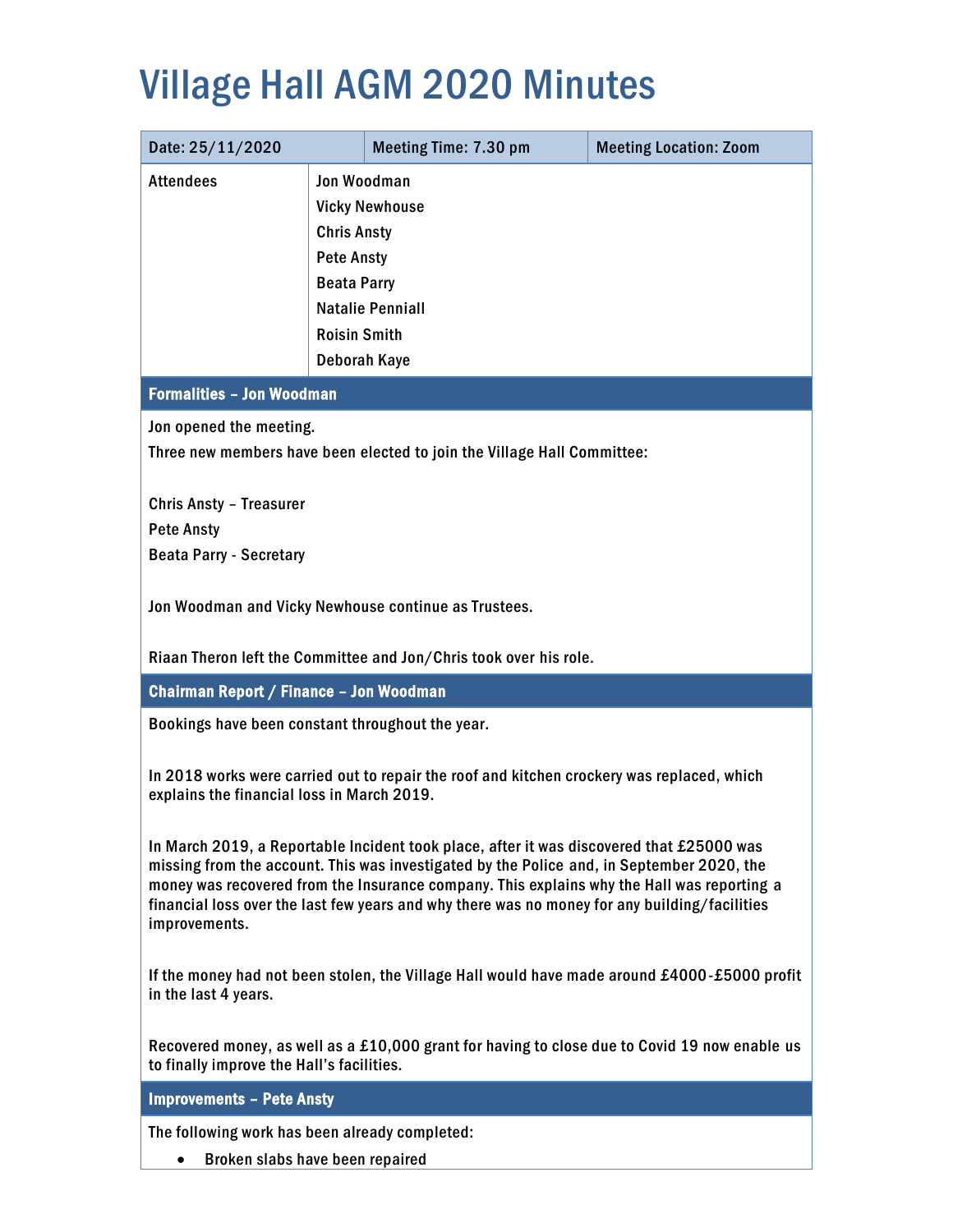# Village Hall AGM 2020 Minutes

- External Signs have been replaced
- Toilet windows have been replaced
- Misted double glazed windows in the Main Hall have been repaired
- Fire Exit doors have been replaced

The following work has been scheduled:

- Flower beds work has started
- Front door to be replaced
- Wooden facia lifting
- External render

Quotes for the following work are currently being gathered:

- Hall redecoration
- Car park relined
- Boilers to be replaced
- Electrical work upgrade

The following work has been identified and will take place in the future:

- Refurbishment of the Portal Room kitchen
- Portal room floor replacement
- Toilet facelift
- Kitchen refit

Pete also mentioned that any other suggestions are welcome.

#### **Ouestions**

Natalie asked about next year's bookings. She would like to keep her Thursday bookings, but is unsure about Saturday bookings due to the current Covid19 restrictions.

Natalie also mentioned that the outside lights do not come on automatically a nd that it makes retrieving the front door key from the box hard.

Jon said that the new front door will use a code not a key. There is also a button that Natalie can use to turn the outside lights on.

Natalie also expressed her concern about a number of youths hanging around the car park. Although the majority had been respectful and polite, she is a little bit concerned about safety.

Jon suggested that she locks the building from the inside during her yoga sessions. There also is CCTV that can be used if anything will need reporting.

Action Items

To reserve Thursdays for Natalie and to ensure Natalie is being invoiced monthly Chris

Debbie asked if the concertina doors can be improved. Jon replied that quotes were obtained in the past and came to £4000-£5000.

Debbie also mentioned that she had problems using the sanitizer dispenser.

Action Items